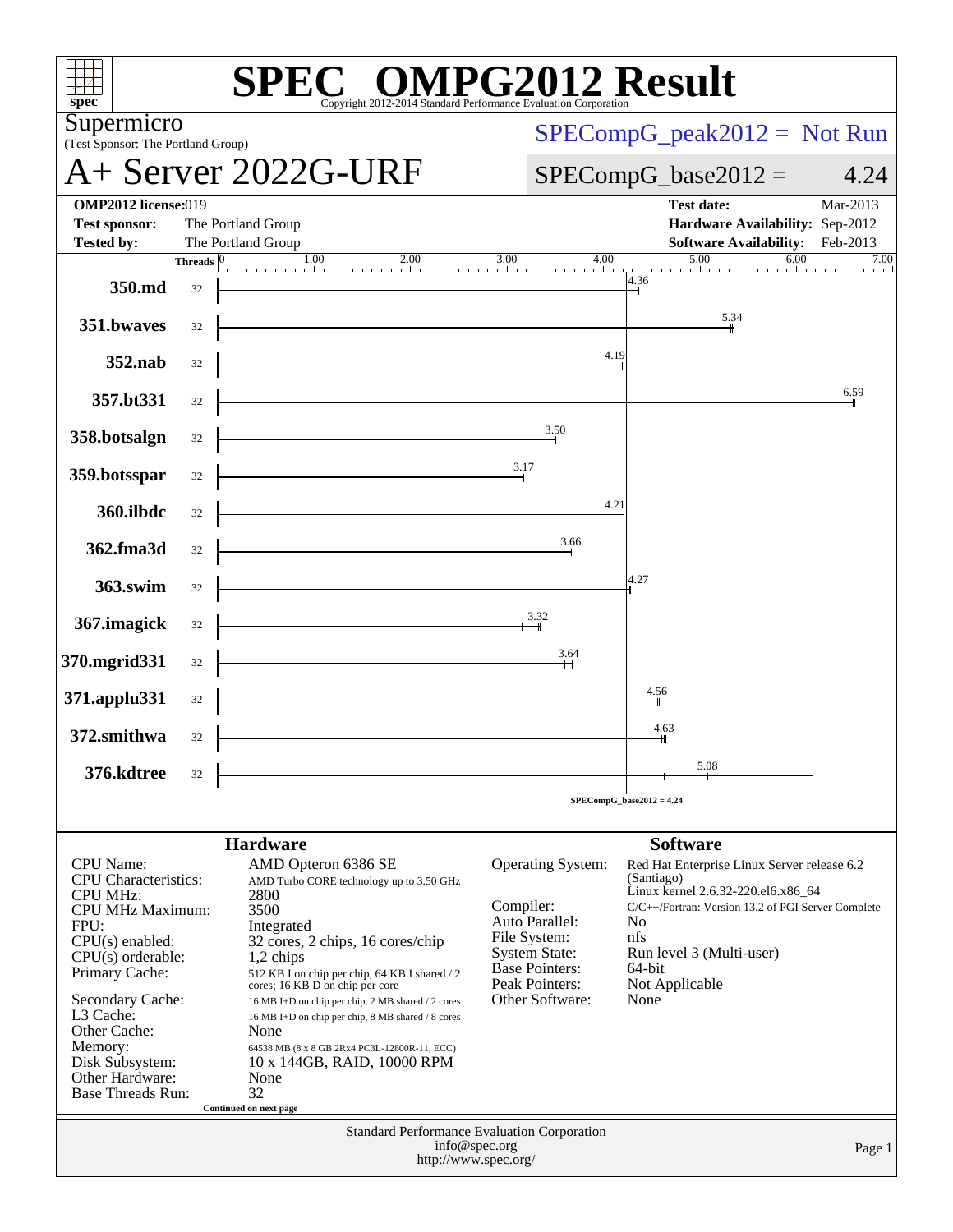

Supermicro

### (Test Sponsor: The Portland Group) A+ Server 2022G-URF

 $SPECompG_peak2012 = Not Run$  $SPECompG_peak2012 = Not Run$ 

### $SPECompG_base2012 = 4.24$  $SPECompG_base2012 = 4.24$

**[OMP2012 license:](http://www.spec.org/auto/omp2012/Docs/result-fields.html#OMP2012license)**019 **[Test date:](http://www.spec.org/auto/omp2012/Docs/result-fields.html#Testdate)** Mar-2013

**[Test sponsor:](http://www.spec.org/auto/omp2012/Docs/result-fields.html#Testsponsor)** The Portland Group **[Hardware Availability:](http://www.spec.org/auto/omp2012/Docs/result-fields.html#HardwareAvailability)** Sep-2012

**[Tested by:](http://www.spec.org/auto/omp2012/Docs/result-fields.html#Testedby)** The Portland Group **[Software Availability:](http://www.spec.org/auto/omp2012/Docs/result-fields.html#SoftwareAvailability)** Feb-2013

[Minimum Peak Threads:](http://www.spec.org/auto/omp2012/Docs/result-fields.html#MinimumPeakThreads) --[Maximum Peak Threads:](http://www.spec.org/auto/omp2012/Docs/result-fields.html#MaximumPeakThreads)

| <b>Results Table</b> |                                                                                                          |                 |       |                |       |                |       |  |                        |              |                |              |                |              |  |
|----------------------|----------------------------------------------------------------------------------------------------------|-----------------|-------|----------------|-------|----------------|-------|--|------------------------|--------------|----------------|--------------|----------------|--------------|--|
|                      | <b>Base</b>                                                                                              |                 |       |                |       |                |       |  | <b>Peak</b>            |              |                |              |                |              |  |
| <b>Benchmark</b>     |                                                                                                          | Threads Seconds | Ratio | <b>Seconds</b> | Ratio | <b>Seconds</b> | Ratio |  | <b>Threads Seconds</b> | <b>Ratio</b> | <b>Seconds</b> | <b>Ratio</b> | <b>Seconds</b> | <b>Ratio</b> |  |
| 350.md               | 32                                                                                                       | 1062            | 4.36  | 1063           | 4.36  | 1063           | 4.36  |  |                        |              |                |              |                |              |  |
| 351.bwayes           | 32                                                                                                       | 849             | 5.34  | 847            | 5.35  | 851            | 5.32  |  |                        |              |                |              |                |              |  |
| $352$ .nab           | 32                                                                                                       | 928             | 4.19  | 927            | 4.19  | 928            | 4.19  |  |                        |              |                |              |                |              |  |
| 357.bt331            | 32                                                                                                       | 720             | 6.58  | 717            | 6.61  | 719            | 6.59  |  |                        |              |                |              |                |              |  |
| 358.botsalgn         | 32                                                                                                       | 1242            | 3.50  | 1241           | 3.50  | 1242           | 3.50  |  |                        |              |                |              |                |              |  |
| 359.botsspar         | 32                                                                                                       | 1654            | 3.18  | 1659           | 3.16  | 1654           | 3.17  |  |                        |              |                |              |                |              |  |
| 360.ilbdc            | 32                                                                                                       | 845             | 4.21  | 845            | 4.21  | 845            | 4.21  |  |                        |              |                |              |                |              |  |
| 362.fma3d            | 32                                                                                                       | 1037            | 3.66  | 1044           | 3.64  | 1037           | 3.66  |  |                        |              |                |              |                |              |  |
| $363$ .swim          | 32                                                                                                       | 1060            | 4.27  | 1060           | 4.28  | 1060           | 4.27  |  |                        |              |                |              |                |              |  |
| 367. imagick         | 32                                                                                                       | 2117            | 3.32  | 2231           | 3.15  | 2103           | 3.34  |  |                        |              |                |              |                |              |  |
| 370.mgrid331         | 32                                                                                                       | 1228            | 3.60  | 1214           | 3.64  | 1204           | 3.67  |  |                        |              |                |              |                |              |  |
| 371.applu331         | 32                                                                                                       | 1330            | 4.56  | 1334           | 4.54  | 1323           | 4.58  |  |                        |              |                |              |                |              |  |
| 372.smithwa          | 32                                                                                                       | 1165            | 4.60  | 1158           | 4.63  | 1153           | 4.65  |  |                        |              |                |              |                |              |  |
| 376.kdtree           | 32                                                                                                       | 886             | 5.08  | 729            | 6.17  | 973            | 4.63  |  |                        |              |                |              |                |              |  |
|                      | Results appear in the order in which they were run. Bold underlined text indicates a median measurement. |                 |       |                |       |                |       |  |                        |              |                |              |                |              |  |

### **[Platform Notes](http://www.spec.org/auto/omp2012/Docs/result-fields.html#PlatformNotes)**

 Sysinfo program /scratch/cparrott/OMP2012\_v1.0/Docs/sysinfo \$Rev: 395 \$ \$Date:: 2012-07-25 #\$ 8f8c0fe9e19c658963a1e67685e50647 running on piledriver Sun Mar 3 00:42:57 2013

 This section contains SUT (System Under Test) info as seen by some common utilities. To remove or add to this section, see: <http://www.spec.org/omp2012/Docs/config.html#sysinfo>

 From /proc/cpuinfo model name : AMD Opteron(tm) Processor 6386 SE 2 "physical id"s (chips) 32 "processors" cores, siblings (Caution: counting these is hw and system dependent. The following excerpts from /proc/cpuinfo might not be reliable. Use with caution.) cpu cores : 8 siblings : 16 physical 0: cores 0 1 2 3 4 5 6 7 physical 1: cores 0 1 2 3 4 5 6 7 cache size : 2048 KB

From /proc/meminfo

Continued on next page

Standard Performance Evaluation Corporation [info@spec.org](mailto:info@spec.org) <http://www.spec.org/>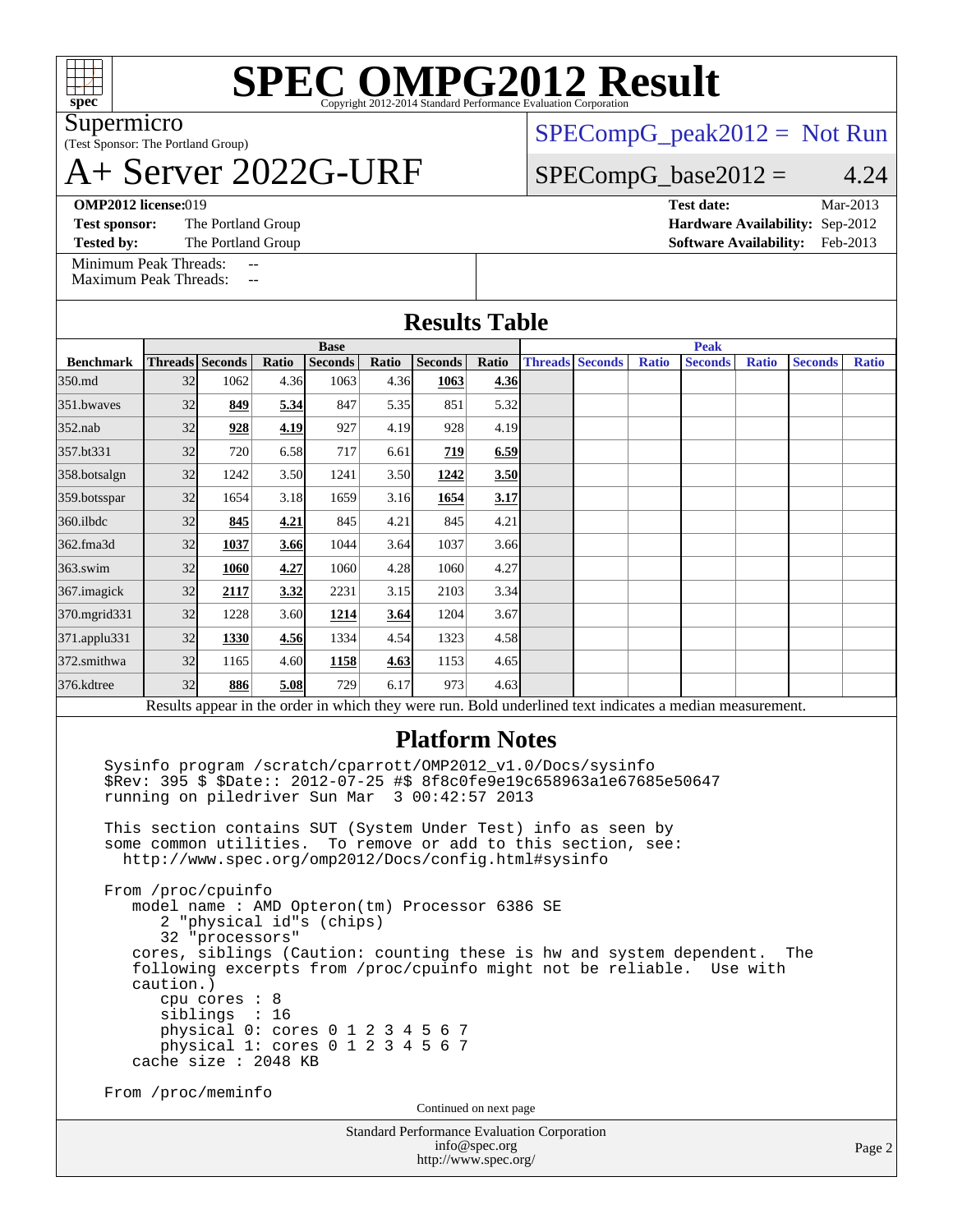

(Test Sponsor: The Portland Group) Supermicro

A+ Server 2022G-URF

 $SPECompG_peak2012 = Not Run$  $SPECompG_peak2012 = Not Run$ 

 $SPECompG_base2012 = 4.24$  $SPECompG_base2012 = 4.24$ 

**[Test sponsor:](http://www.spec.org/auto/omp2012/Docs/result-fields.html#Testsponsor)** The Portland Group **[Hardware Availability:](http://www.spec.org/auto/omp2012/Docs/result-fields.html#HardwareAvailability)** Sep-2012

**[OMP2012 license:](http://www.spec.org/auto/omp2012/Docs/result-fields.html#OMP2012license)**019 **[Test date:](http://www.spec.org/auto/omp2012/Docs/result-fields.html#Testdate)** Mar-2013 [Tested by:](http://www.spec.org/auto/omp2012/Docs/result-fields.html#Testedby) The Portland Group **[Software Availability:](http://www.spec.org/auto/omp2012/Docs/result-fields.html#SoftwareAvailability)** Feb-2013

### **[Platform Notes \(Continued\)](http://www.spec.org/auto/omp2012/Docs/result-fields.html#PlatformNotes)**

 MemTotal: 66087508 kB HugePages Total: 0 Hugepagesize: 2048 kB

 /usr/bin/lsb\_release -d Red Hat Enterprise Linux Server release 6.2 (Santiago)

From /etc/\*release\* /etc/\*version\*

 redhat-release: Red Hat Enterprise Linux Server release 6.2 (Santiago) system-release: Red Hat Enterprise Linux Server release 6.2 (Santiago) system-release-cpe: cpe:/o:redhat:enterprise\_linux:6server:ga:server

uname -a:

 Linux piledriver 2.6.32-220.el6.x86\_64 #1 SMP Wed Nov 9 08:03:13 EST 2011 x86\_64 x86\_64 x86\_64 GNU/Linux

run-level 3 Mar 1 15:09

SPEC is set to: /scratch/cparrott/OMP2012\_v1.0<br>Filesystem Type Size Used Avail Use% Size Used Avail Use% Mounted on filer01.pgi.net:/vol/vol1/scratch nfs 727G 136G 591G 19% /proj/scratch

Additional information from dmidecode:

(End of data from sysinfo program)

### **[General Notes](http://www.spec.org/auto/omp2012/Docs/result-fields.html#GeneralNotes)**

Standard Performance Evaluation Corporation Software Environment: export MP\_BIND=yes export MP\_SPIN=1 ulimit -s unlimited BIOS Settings: AMI BIOS 08/31/2012 Performance defaults loaded Definition of environment variables: MP\_BIND You can set MP\_BIND to yes or y to bind processes or threads executing in a parallel region to physical processor. Set it to no or n to disable such binding. The default is to not bind processes to processors. This variable is an execution-time environment variable interpreted by the PGI runtime support libraries. It does not affect the behavior of the PGI compilers in any way. MP\_SPIN When a thread executing in a parallel region enters a barrier, it spins on a semaphore. You can use MP\_SPIN to specify the number of times it checks the semaphore before calling sched\_yield() (on Linux or MAC OS X) or \_sleep() (on Windows). These calls cause the thread to be re-scheduled, allowing Continued on next page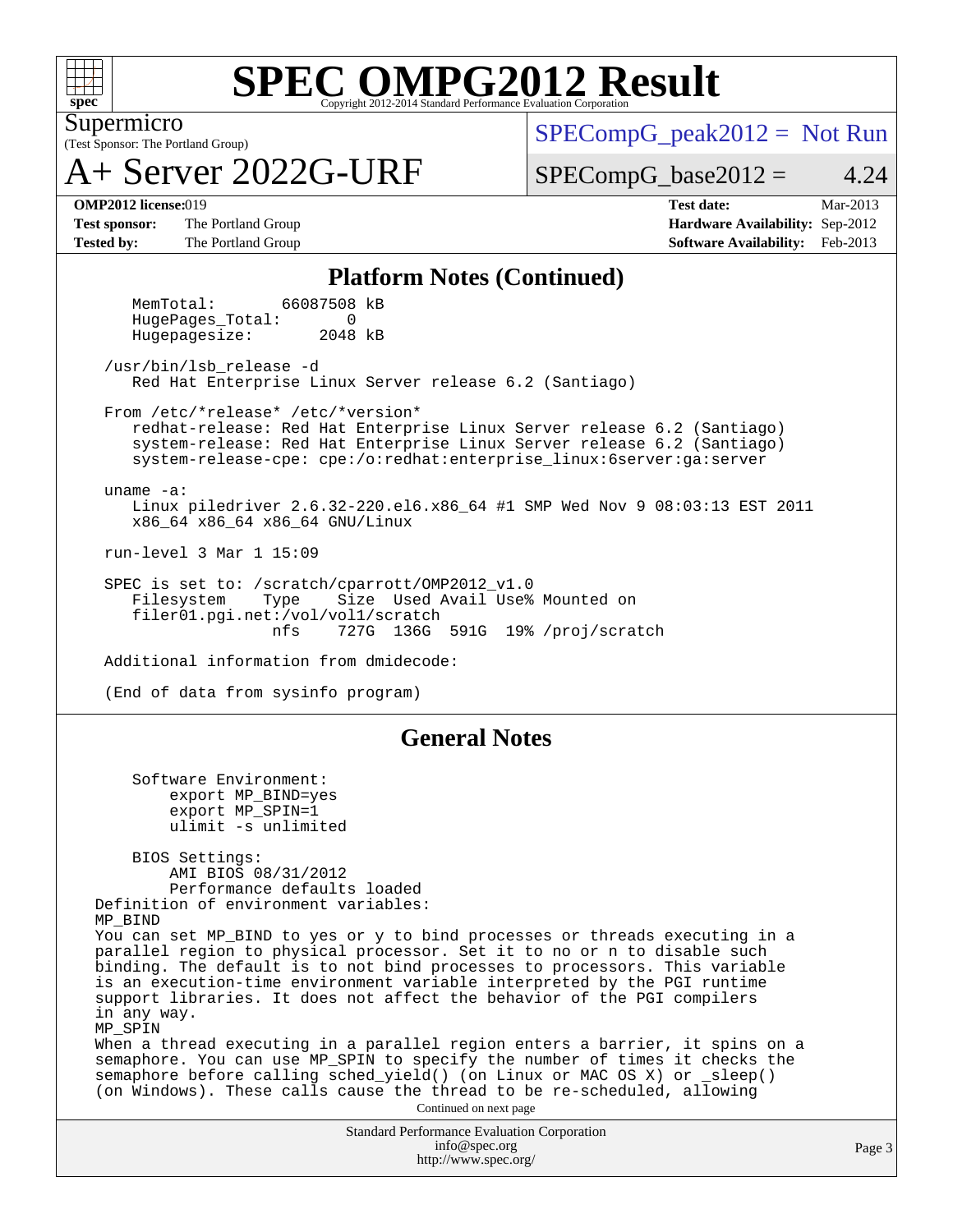

(Test Sponsor: The Portland Group) Supermicro

A+ Server 2022G-URF

 $SPECompG_peak2012 = Not Run$  $SPECompG_peak2012 = Not Run$ 

 $SPECompG_base2012 = 4.24$  $SPECompG_base2012 = 4.24$ 

**[Test sponsor:](http://www.spec.org/auto/omp2012/Docs/result-fields.html#Testsponsor)** The Portland Group **[Hardware Availability:](http://www.spec.org/auto/omp2012/Docs/result-fields.html#HardwareAvailability)** Sep-2012

**[OMP2012 license:](http://www.spec.org/auto/omp2012/Docs/result-fields.html#OMP2012license)**019 **[Test date:](http://www.spec.org/auto/omp2012/Docs/result-fields.html#Testdate)** Mar-2013 **[Tested by:](http://www.spec.org/auto/omp2012/Docs/result-fields.html#Testedby)** The Portland Group **[Software Availability:](http://www.spec.org/auto/omp2012/Docs/result-fields.html#SoftwareAvailability)** Feb-2013

### **[General Notes \(Continued\)](http://www.spec.org/auto/omp2012/Docs/result-fields.html#GeneralNotes)**

other processes to run. The default value is 1000000.

## **[Base Compiler Invocation](http://www.spec.org/auto/omp2012/Docs/result-fields.html#BaseCompilerInvocation)**

[C benchmarks](http://www.spec.org/auto/omp2012/Docs/result-fields.html#Cbenchmarks): [pgcc](http://www.spec.org/omp2012/results/res2013q2/omp2012-20130320-00028.flags.html#user_CCbase_pgcc_l)

[C++ benchmarks:](http://www.spec.org/auto/omp2012/Docs/result-fields.html#CXXbenchmarks) [pgCC](http://www.spec.org/omp2012/results/res2013q2/omp2012-20130320-00028.flags.html#user_CXXbase_pgcpp_l_ab9852b71f93c2d78825bb6ac07dfa02)

[Fortran benchmarks](http://www.spec.org/auto/omp2012/Docs/result-fields.html#Fortranbenchmarks): [pgfortran](http://www.spec.org/omp2012/results/res2013q2/omp2012-20130320-00028.flags.html#user_FCbase_pgfortran_l)

### **[Base Portability Flags](http://www.spec.org/auto/omp2012/Docs/result-fields.html#BasePortabilityFlags)**

 350.md: [-Mfree](http://www.spec.org/omp2012/results/res2013q2/omp2012-20130320-00028.flags.html#user_baseFPORTABILITY350_md_Mfree) 351.bwaves: [-mcmodel=medium](http://www.spec.org/omp2012/results/res2013q2/omp2012-20130320-00028.flags.html#user_baseFPORTABILITY351_bwaves_mcmodel_medium) 357.bt331: [-mcmodel=medium](http://www.spec.org/omp2012/results/res2013q2/omp2012-20130320-00028.flags.html#user_baseFPORTABILITY357_bt331_mcmodel_medium) 363.swim: [-mcmodel=medium](http://www.spec.org/omp2012/results/res2013q2/omp2012-20130320-00028.flags.html#user_baseFPORTABILITY363_swim_mcmodel_medium)

### **[Base Optimization Flags](http://www.spec.org/auto/omp2012/Docs/result-fields.html#BaseOptimizationFlags)**

[C benchmarks](http://www.spec.org/auto/omp2012/Docs/result-fields.html#Cbenchmarks): [-mp](http://www.spec.org/omp2012/results/res2013q2/omp2012-20130320-00028.flags.html#user_CCbase_mp) [-fast](http://www.spec.org/omp2012/results/res2013q2/omp2012-20130320-00028.flags.html#user_CCbase_fast) [-Mipa=fast](http://www.spec.org/omp2012/results/res2013q2/omp2012-20130320-00028.flags.html#user_CCbase_Mipa_fast) [-Mipa=inline](http://www.spec.org/omp2012/results/res2013q2/omp2012-20130320-00028.flags.html#user_CCbase_Mipa_inline) [-Msmartalloc=huge](http://www.spec.org/omp2012/results/res2013q2/omp2012-20130320-00028.flags.html#user_CCbase_Msmartalloc_huge) [-Mfprelaxed](http://www.spec.org/omp2012/results/res2013q2/omp2012-20130320-00028.flags.html#user_CCbase_Mfprelaxed) [C++ benchmarks:](http://www.spec.org/auto/omp2012/Docs/result-fields.html#CXXbenchmarks) [-mp](http://www.spec.org/omp2012/results/res2013q2/omp2012-20130320-00028.flags.html#user_CXXbase_mp) [-fast](http://www.spec.org/omp2012/results/res2013q2/omp2012-20130320-00028.flags.html#user_CXXbase_fast) [-Mipa=fast](http://www.spec.org/omp2012/results/res2013q2/omp2012-20130320-00028.flags.html#user_CXXbase_Mipa_fast) [-Mipa=inline](http://www.spec.org/omp2012/results/res2013q2/omp2012-20130320-00028.flags.html#user_CXXbase_Mipa_inline) [-Msmartalloc=huge](http://www.spec.org/omp2012/results/res2013q2/omp2012-20130320-00028.flags.html#user_CXXbase_Msmartalloc_huge) [-Mfprelaxed](http://www.spec.org/omp2012/results/res2013q2/omp2012-20130320-00028.flags.html#user_CXXbase_Mfprelaxed)

[Fortran benchmarks](http://www.spec.org/auto/omp2012/Docs/result-fields.html#Fortranbenchmarks): [-mp](http://www.spec.org/omp2012/results/res2013q2/omp2012-20130320-00028.flags.html#user_FCbase_mp) [-fast](http://www.spec.org/omp2012/results/res2013q2/omp2012-20130320-00028.flags.html#user_FCbase_fast) [-Mipa=fast](http://www.spec.org/omp2012/results/res2013q2/omp2012-20130320-00028.flags.html#user_FCbase_Mipa_fast) [-Mipa=inline](http://www.spec.org/omp2012/results/res2013q2/omp2012-20130320-00028.flags.html#user_FCbase_Mipa_inline) [-Msmartalloc=huge](http://www.spec.org/omp2012/results/res2013q2/omp2012-20130320-00028.flags.html#user_FCbase_Msmartalloc_huge) [-Mfprelaxed](http://www.spec.org/omp2012/results/res2013q2/omp2012-20130320-00028.flags.html#user_FCbase_Mfprelaxed)

The flags file that was used to format this result can be browsed at [http://www.spec.org/omp2012/flags/pgi2013\\_linux\\_flags.20130403.html](http://www.spec.org/omp2012/flags/pgi2013_linux_flags.20130403.html)

You can also download the XML flags source by saving the following link: [http://www.spec.org/omp2012/flags/pgi2013\\_linux\\_flags.20130403.xml](http://www.spec.org/omp2012/flags/pgi2013_linux_flags.20130403.xml)

> Standard Performance Evaluation Corporation [info@spec.org](mailto:info@spec.org) <http://www.spec.org/>